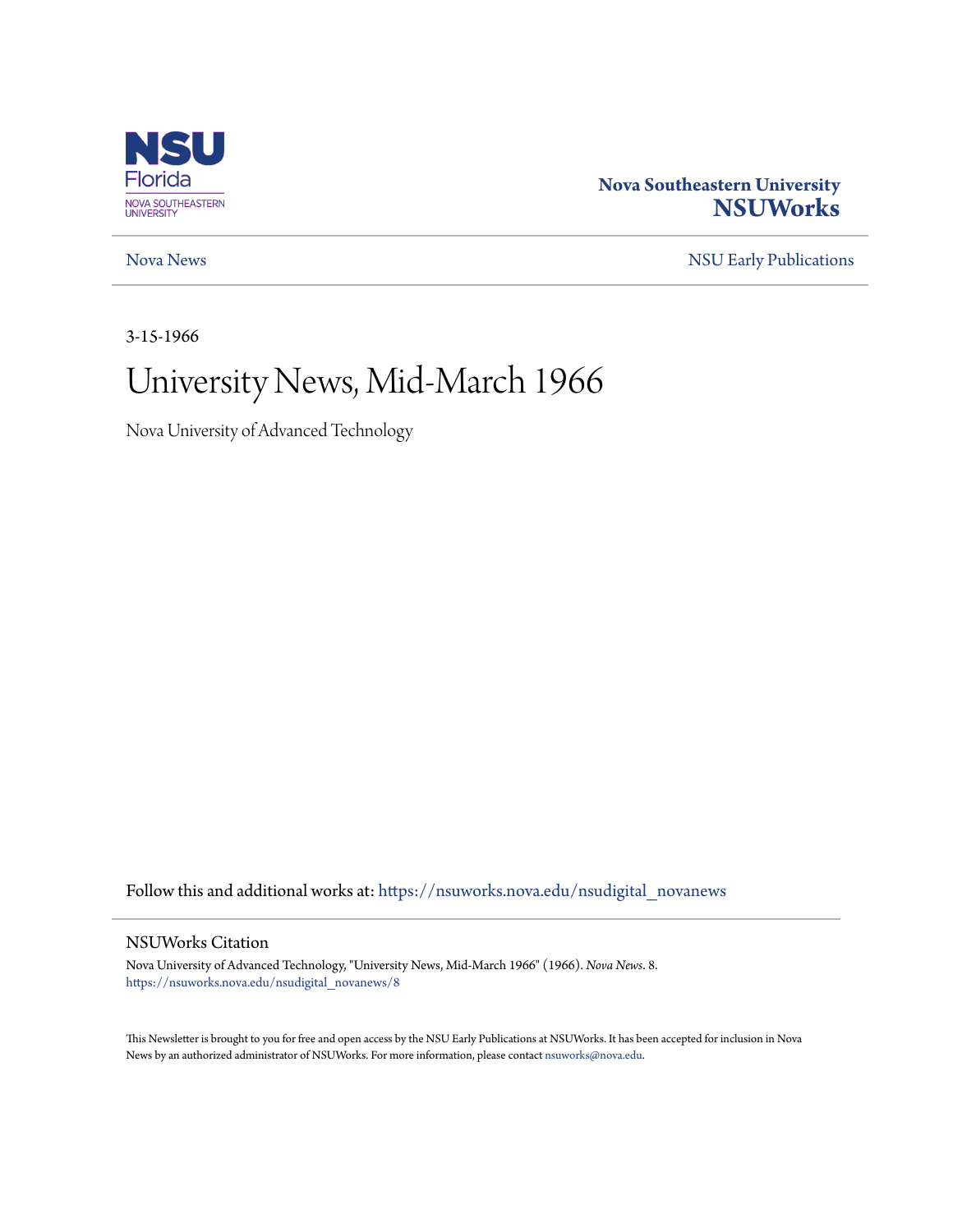# **UNIVERSITY news**



Published twice monthly by

# **NOVA UNIVERSITY of ADVANCED TECHNOLOGY**

Campus: South Florida Education Center in Broward County, Fla. Opening: September, 1967 Present Offices: 232 E. Las Olas Blvd., Fort Lauderdale, Fla. Physical Science Center: 424 to 442 E. Las Olas Blvd. Phone 525·6771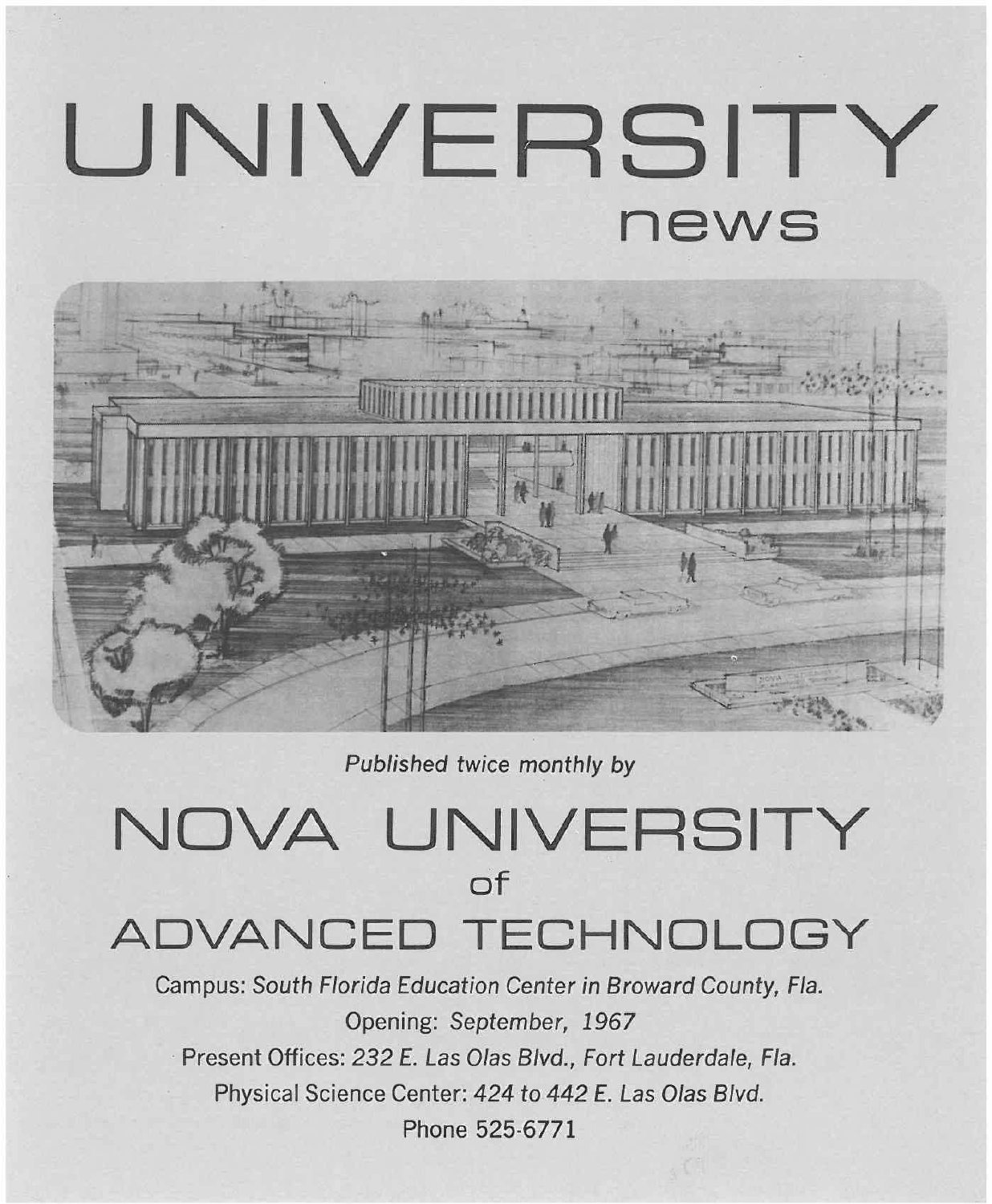University News Mid-March, 1966

The University's first "building" is under construction, in a manner of speaking. We have started work on a houseboat which will be a floating laboratory for oceanographic research. Hollywood Contractor Ken Pautz is at work on the craft at the Lauderdale Marina in Fort Lauderdale.

Completed, it will house two floors of offices and laboratories for our professor of oceanography, Dr. William S. Richardson, and his staff. Dr. Richardson will join the faculty the first of June.

Typical of the splendid cooperation which the University is receiving from all segments of business and industry, Lauderdale Marina owner Bob Cox is cooperating enthusiastically with us on this venture. . . Tugboat owner Elwell Thomas, Marine Towing Co. of America, donated the use of a tug for the job of bringing the hull down from the Surfside Six boatyard on New River. . . and yachtsman Lew Bellows provided a boat to steer the hull from behind. . .

\* \* \*

THE CONCERT OF THE HARVARD GLEE CLUB COMES UP SUNDAY NIGHT, APRIL 3, AT THE WAR MEMORIAL AUDITORIUM IN FORT LAUDERDALE. CALL THE UNIVERSITY ABOUT TICKETS.

OTHER DATES TO REMEMBER:

THE FLORIDA DERBY BALL, for the benefit of the University, April 1 at the Dip10mat Hotel in Hollywood. Call the Derby Ball Headquarters, 564-3329 (in the Castro Convertible building on N. Federal Hwy. Fort Lauderdale) about tickets. . . NOVA NIGHT at the Dania Jai-Alai Palace, April 7 - all proceeds to the University.

\* \* \*

The first Nova Day at a pari-mutuel establishment in the county netted \$25,000!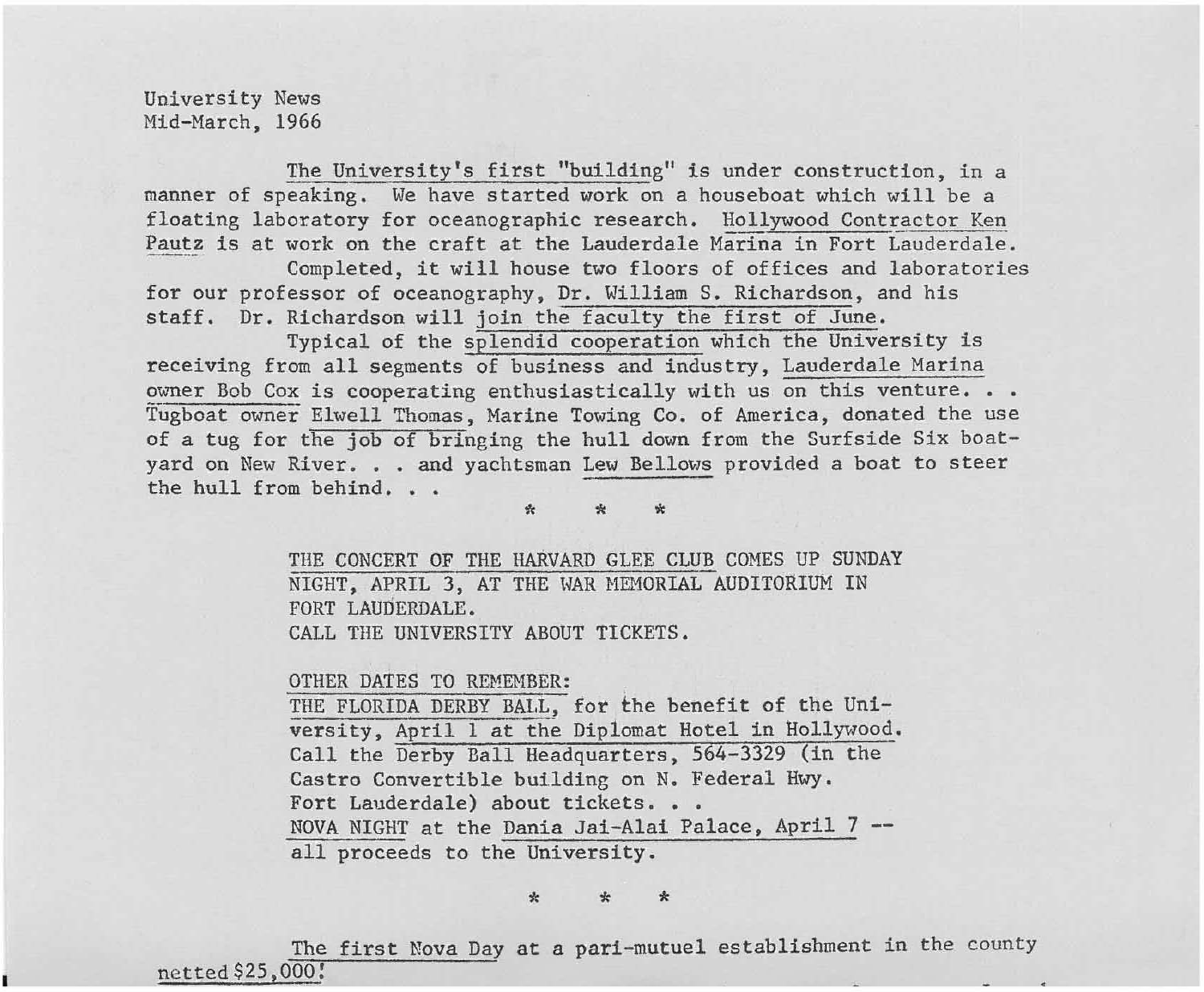**---- -. ----- -------- - .. -\_.** --~- *-r- ----* **<sup>r</sup> --o- - --** ..... \_ \_ \_ . -.. at the Hollywood Kennel Club for the benefit of the University, the first of the series being held under terms of the legislative act creating extra racing days for this purpose.

We are strongly indebted to Frederick Van Lennep, owner of the Hollywood Kennel Club, and Thomas B. Lynch III, the general manager, for their wonderful cooperation in this. . .

### \* \* \*

The series of musical events in Broward County is being increased next season, with Nova University, as part of its cultural program, offering three chamber concerts to the public. Wednesday, Dec. 7 at 8:30 will find the Juillard String Quartet performing here. They will be followed by the Beaux Arts Quartet on Jan. 5 and by the Balsam, Kroll, Heifetz Trio, on March 23 (1967). These three evenings next season will mark the beginning of a yearly series that will enable us to hear chamber music regularly without having to go beyond our own community.

The performances will be at the McGau Fellowship Hall of the Second Presbyterian Church of Fort Lauderdale, 1400 N. Federal Hwy. Subscriptions to the series is \$12 and tickets may be obtained now at the University, 440-A E. Las Olas Blvd., Fort Lauderdale.

\* \* \*

In order to assure the land around the University campus shall be developed in an orderly manner and for its best use, the Broward County Commissioners have been asked to wi thhold any decisions on re-zoning in this vicinity for the time being. The indication at this time is that they will seek a complete study of the most desireable form of development, and freeze the zoning as it now stands until the study can be completed.

It is felt essential that the great growth which is certain to take place in the area of the campus to be compatible with the university atmosphere and planned to serve the best interests of the entire county. . .

\* \* \*

KICKOFF OF THE CAMPAIGN TO RAISE \$1.5 MILLION FOR THE HOLLYWOOD EDUCATION CENTER AT THE UNIVERSITY WILL TAKE PLACE SOON. YOUR SUPPORT WILL BE ANXIOUSLY SOUGHT.